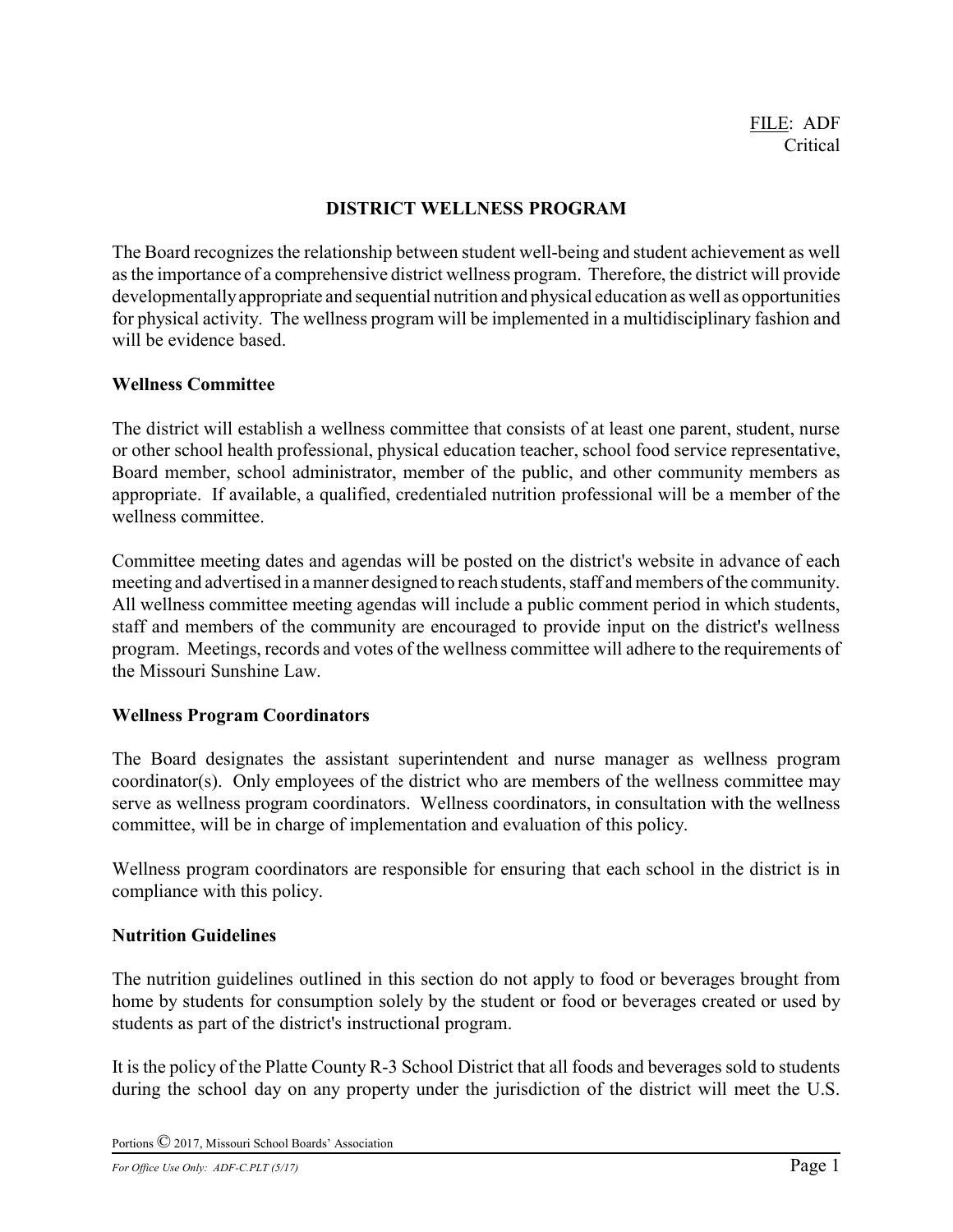FILE: ADF Critical

Department of Agriculture (USDA) school meal and Smart Snacks in School (Smart Snacks) nutrition standards. These nutrition standards apply to all food and beverages sold to students, including those sold in vending machines, school stores and through district-sponsored fundraisers, unless an exemption applies. In addition, established district standards apply to all food and beverages provided, but not sold, to students outside the reimbursable school meals program during the school day. For the purposes of this policy, the school day is the time period from the midnight before to 30 minutes after the official school day.

# **Nutrition Promotion and Education**

The district will provide nutrition education aligned with the Missouri Learning Standards and Grade-Level Expectations (GLEs) in health and physical education in all grades. In addition, the district will disseminate nutrition messages and other nutrition-related materials received from the USDA to students, staff and the community through a variety of media and methods. The wellness program coordinators, in consultation with the wellness committee, will develop procedures that address nutrition education and promotion.

## **Physical Activity and Education**

The district will provide physical education and opportunities for physical activity aligned with the Missouri Learning Standards and GLEs in health and physical education in all grades. The wellness program coordinators, in consultation with the wellness committee, will develop procedures that address physical education and physical activity.

## **Other School-Based Activities**

The wellness program coordinators, in consultation with the wellness committee, are charged with developing procedures addressing other school-based activities to promote wellness.

## **Assessment**

The local wellness program will be assessed at least once every three years. The assessment will measure the district's level of compliance with implementing the local wellness program, including compliance levels in each of the district's schools; the extent to which the district's policy compares to model wellness policies; and a description of the progress made in attaining the goals of the program. Wellness program coordinators will report the results of assessments to the Board, and the results of each assessment will be made available to the public on the district's website and by other appropriate means. The wellness program coordinators will make recommendations for modifications to the wellness policy in accordance with these assessments, and the Board will revise the wellness policy as it deems necessary based on these recommendations. Administrative procedures will be revised accordingly.

Portions © 2017, Missouri School Boards' Association